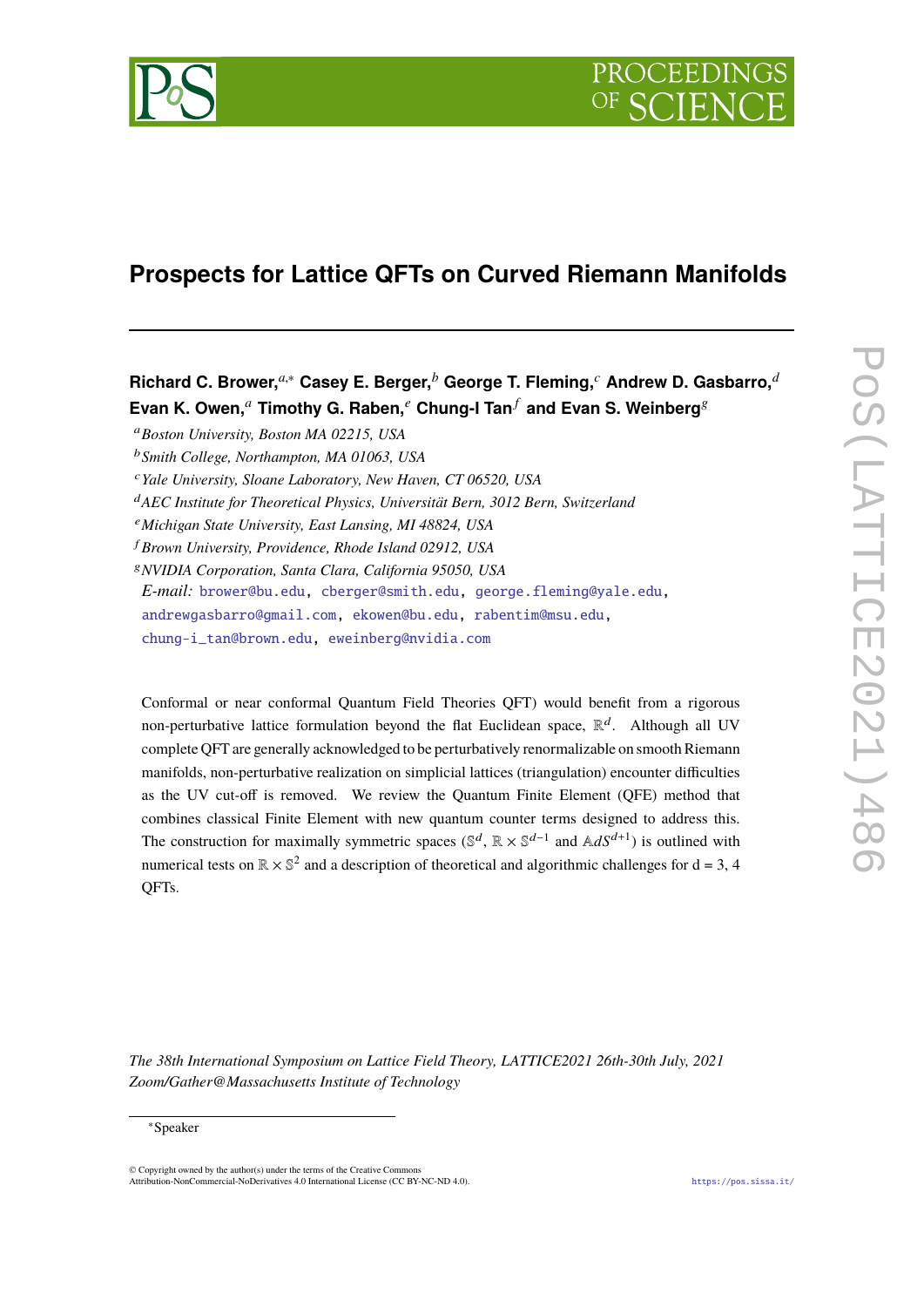### **1. Introduction**

Lattice Field Theory (LFT) on regular, most often hypercubic, lattices has proven to be a powerful method to extract *ab initio* predictions of non-perturbative field theory – most notably for Quantum Chromodynamics (QCD). The numerical methods are generally implemented on a flat toroidal Euclidean lattice with fixed lattice spacing, *a*, providing the UV cut-off  $\Lambda = \pi/a$ . The discrete rotation and translation symmetries form a subgroup of the Poincare group sufficient to implement Wilsonian renormalization of quantum field theory (QFT) at a second order phase boundary with a minimum of relevant tuning parameters. Indeed for many perturbative renormalized field theories, QCD in particular, the lattice provides the only definition of the full non-perturbative QFT.

The goal of the Quantum Finite Elements (QFE) is to extend lattice field theory to Riemann manifolds beyond flat space. While this is a technically difficult task, such an extension is plausible based on the literature [\[1–](#page-6-0)[3\]](#page-6-1) which generalizes the renormalization of the Feynman perturbation expansion to smooth Euclidean Riemann manifolds. The challenge is to find a rigorous nonperturbative lattice framework. Beyond this theoretical goal, there are important aspects of nonperturbative quantum field theories that are best understood on curved space-time manifolds.

One target applications is to Conformal Field Theory (CFT) mapped by Weyl transform from Euclidean  $\mathbb{R}^d$  to the Riemann sphere,  $\mathbb{S}^d$ , where the free energy gives direct access to the central charge [\[4\]](#page-6-2). Another CFT application is radial quantization on a cylinder [\[5\]](#page-6-3),  $\mathbb{R} \times \mathbb{S}^{d-1}$ , where "time" translations are generated by the dilatation operator, giving direct access to conformal dimensions and the conformal partial wave expansion [\[6\]](#page-6-4). In addition small mass deformations in multi-flavor gauge theories give weakly broken CFTs to probe possible new physics beyond the standard model (BSM) with composite Higgs and/or dark matter. Finally lattices for the  $AdS^{d+1}$  manifold can provide new framework [\[7,](#page-6-5) [8\]](#page-6-6) to study the AdS/CFT conjectures [\[9\]](#page-6-7) as well as non-perturbative aspects of quantum gravity.

There are two steps to the QFE lattice construction. First a sequence of discrete approximations to both the base Riemann manifold and the quantum field is introduced designed to converge to the **classical** field theory in the continuum limit. This talk focuses on this first step which is largely solved by leveraging techniques from the finite element method (FEM) and discrete exterior calculus (DEC). We have extended these methods sufficient to implement the lattice action with interacting scalar, non-Abelian gauge and Dirac fermions fields. A careful refinement for a sequence of simplicial complexes (2D triangles, 2D tetrahedrons, etc.), with its Voronoi dual, appears to guarantee convergence to all solution to the continuum Euler Lagrange equation of motion (EOM).

The second and more difficult step is unique to quantum field theory. Due to the local variation in the ultraviolet cut-off (e.g lattice spacing) on a simplicial complex, the QFE prescription must include the addition of local counter terms to compensate to this local *scheme dependence* in order converge to the quantum field theory on the continuum manifold as the cut-off is removed [1](#page-1-0). By evaluating the UV divergent lattice perturbation diagrams we believe in principle perturbative

<span id="page-1-0"></span><sup>1</sup>There is possible alternative solution by replacing our fixed sequence of maximally *smooth* simplicial lattices by a quenched randomized ensemble constrained on average to the target manifold. We prefer to avoid the complexity of a double Monte Carlo sampling in both metric (base) and field (fiber) space, unless and until we wishes to explore the dynamical interaction with quantum gravity in the spirit of Regge calculus.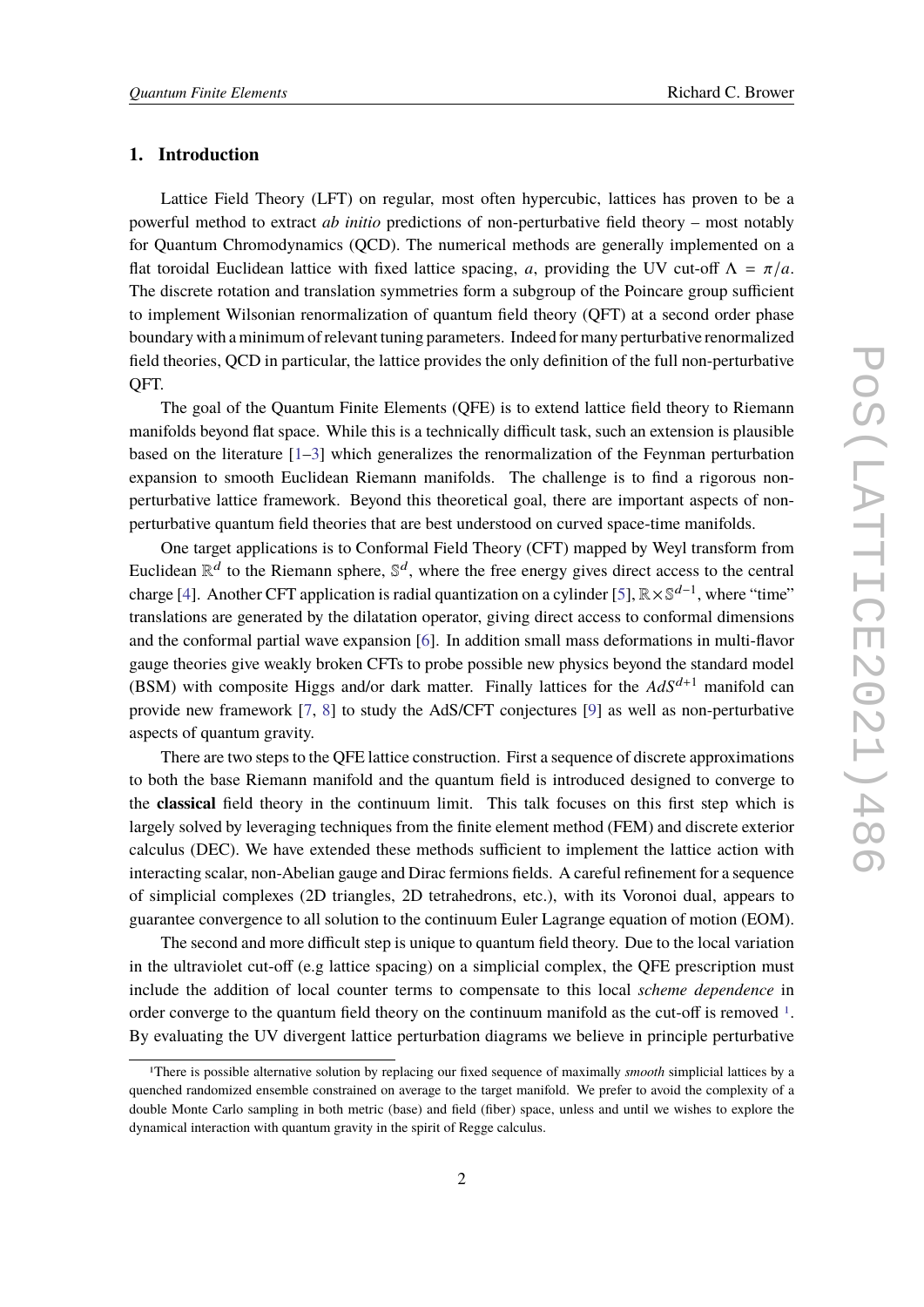counter terms are sufficient for renormalizable QFT. At present our numerical tests are restricted to maximally symmetric spaces so that UV divergences are uniform. The construction of counter terms <sup>4</sup> theory on  $\mathbb{S}^2$  for the 2D Ising CFT and on  $\mathbb{R} \times S^2$  for the 3D Ising model. They are examples of is an ongoing project both for the existence of local QFE counter terms and efficient algorithms to define them. This is discussed briefly in the companion article by Evan Owen [\[10\]](#page-6-8).

### **2. Classical Field Theory on Riemann Manifold**

At the classical level we introduce a sequence of d-dimensional simplicial Delaunay complex  $\mathbb{C}^d$  and the circumcenter dual Voronoi complex  $\mathbb{C}^*$ . Here we give a rough description of this elegant and crucial Finite Element Method (FEM) referring for details to our earlier QFE publications [\[11–](#page-6-9) [13\]](#page-6-10). It starts with introducing a piece-wise linear interpolation of the metric  $g_{\mu\nu}(x)$  field identifying each site *i* with a co-ordinate  $x_i^{\mu}$  and edge lengths  $l_{ij} = |x_i - x_i| + O(a^2)$ . This guarantees the topology of the complex conforms the Riemann manifold upon refinement approaching the continuum metric in zero lattice spacing *a* limit to  $O(a^2)$ . Unlike Regge calculus (RC) and random lattice methods, we do not average over an ensemble of near by complexes.

A d-dimensional simplicial complex  $\mathbb{C}_d$  is built out of a sequence elementary n-dimensional cells  $\sigma_n(i_0,i_1,\dots,i_n)$  (sites, edges, triangle, tetrahedrons etc.) for  $n=0,1,..,d$  with volume  $|\sigma_n|$ and associated *n* − *d* dimensional dual polytopes  $\sigma_n^*$ . Orthogonality to the dual lattice  $\mathbb{C}_\epsilon^*$  $_d^*$  at circumcenters implies the volume of the hybrid cells

<span id="page-2-0"></span>
$$
|\sigma_n \wedge \sigma_n^*| = \frac{n!(d-n)!}{d!} |\sigma_n||\sigma_n^*| \,. \tag{1}
$$

is a proper tessellation. It is crucial to realize this simplicial complex and its dual preserve the algebraic structure of the continuum differential geometry under the banner of Category Theory. On this lattice scaffolding, we next introduce scalar (on sites), vector (on links) tensor (on triangles) and Dirac fields which for example obey discrete analogues of stokes theorem relating exterior derivatives to boundary forms etc.

<span id="page-2-1"></span>

**Figure 1:** On the left a 2D simplicial complex on the base manifold and on the right the linear finite element basis.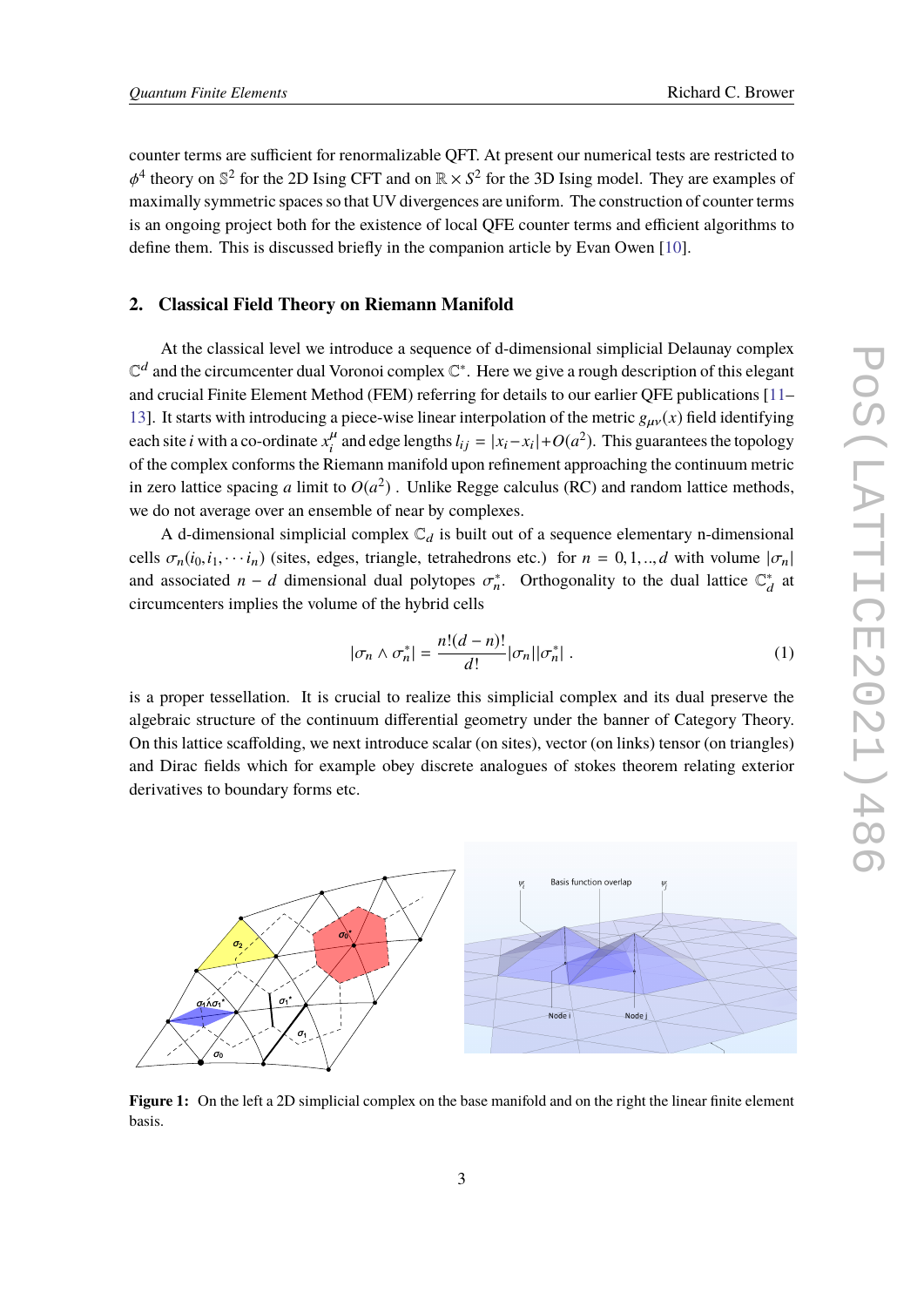The simplest example is a single scalar field illustrated by  $\phi^4$  theory. The FEM rule on 2D<br>coulated planes is youl known. For example algorized EEM action for  $A^4$  theory on  $\mathbb{R} \times \mathbb{S}^2$  has triangulated planes is well known. For example classical FEM action for  $\phi^4$  theory on  $\mathbb{R} \times \mathbb{S}^2$  has the FEM action in physical units relative to the radius, *R*, of the sphere,

<span id="page-3-0"></span>
$$
S_{FEM} = \frac{a_t}{2} \Big[ \sum_{y \in \langle x, y \rangle} \frac{l_{xy}^*}{l_{xy}} (\phi_{t,x} - \phi_{t,y})^2 + \frac{\sqrt{g_x}}{4R^2} \phi_{t,x}^2 + \sqrt{g_x} \Big[ \frac{(\phi_{t,x} - \phi_{t+1,x})^2}{a_t^2} + m_0^2 \phi_{t,x}^2 + \lambda_0 \phi_{t,x}^4 \Big] \Big],
$$

with the Einstein summation convention for  $x = 1, 2, \dots, N$  for sites on each sphere and  $t =$  $1, 2, \dots, L_t$  along the length of the cylinder. Relative to Eq[.1](#page-2-0) on the 2d sphere we have used the notation:  $\sqrt{g_x} = |\sigma_0^*|$  $\begin{cases} \n\frac{1}{0}(x) \mid, l_{xy} = |\sigma_1(xy)| \text{ and } l_{xy}^* = |\sigma_1^*| \n\end{cases}$  $\int_1^*(xy)$ . Note that the weights for FEM kinetic term is the ratio of the length of the dual link connecting circumcenter on the dual lattice and the triangle length:  $\langle x, y \rangle$  links  $l_{xy}^*/l_{xy}$ . In 2d this is equivalent to piecewise linear finite elements, illustrated in Fig[.1.](#page-2-1) A some what informal summary of these lattice fields are

$$
J = 0 \t S_{scalar} = \frac{1}{2} \sum_{\langle i,j \rangle} \frac{V_{ij}^*}{l_{ij}^2} (\phi_i - \phi_j)^2 \t , \t V_{ij}^* = |\sigma_1^*(ij) \wedge \sigma_1(ij)|
$$
  

$$
J = 1/2 \t S_{Wilson} = \frac{1}{2} \sum_{\langle i,j \rangle} \frac{V_{ij}^*}{l_{ij}} (\bar{\psi}_i \hat{e}_a^{j(i)} \gamma^a \Omega_{ij} \psi_j - \bar{\psi}_j \Omega_{ji} \hat{e}_a^{i(j)} \gamma^a \psi_j) + \text{Wilson Term}
$$

$$
J = 1 \t S_{gauge} = \frac{1}{2g^2 N_c} \sum_{\Delta_{ijk}} \frac{V_{ijk}^*}{A_{ijk}^2} Tr[2 - U_{\Delta_{ijk}} - U_{\Delta_{ijk}}^\dagger]
$$
  

$$
i\theta \sum_{j} V_{mijkl}^{*} U_{jkl}^{*}
$$

ni jkl

 $\nabla$  $\langle$  ni jkl $\rangle$ 

$$
\text{FFdual} \qquad \qquad S_{F\widetilde{F}} = \frac{i\theta}{N_c}
$$

where we define  $l_{ij} = |\sigma_1(ij)|$  and  $A_{ijk} = |\sigma_2(ijk)|$  on  $\mathbb{C}$ , and the hybrid volumes,  $V_{ij}^* = |\sigma_1(ij) \wedge \sigma^{*(i,j)}|$  *N*<sup>\*</sup>  $\sigma^{*(i,j)}$  and  $V^*$   $\sigma^{*(i,j)}$  *N*<sup>\*</sup>  $\sigma^{*(i,j)}$  *N*<sup>\*</sup>  $\sigma^{*(i,j)}$  *N*<sup>\*</sup>  $\sigma^{*(i,j)}$  *N*<sup>\*</sup> ։<br>+1. ∗ <sup>\*</sup><sub>1</sub>(*ij*)|,  $V_{ijk}^* = |\sigma_2(ijk) \wedge \sigma_2^*|$  $|2^*(ijk)|$  and  $V_{nijkl}^* = |\sigma_4(nijkl)|$ . Together these components allows the construction at the classical level field theories with scalars, Fermions and gauge theories. For example as we note in Ref. [\[12\]](#page-6-11), the scalar kinetic term is a DEC representation of the Beltrami Laplace operator: *∗d \* d*φ →  $\sqrt{g} \partial_{\mu} g^{\mu\nu} \sqrt{\partial}_{\nu} \phi(x)$ . The transform between lattice and dual lattice is the simplicial Hedge star energies. However we note for *d* > 2 this is not in fact sixen by is the simplicial Hodge star operator <sup>∗</sup>. However we note for *<sup>d</sup>* > <sup>2</sup> this is **not** in fact given by piece-wise liner elements but follows the elegant DEC method, which in flat space was formulated in a classic paper by by Christ, Friedberg and Lee[\[14\]](#page-7-0) for scalars and non-Abelian gauge fields.

On curved space the Fermion field is more subtle. The Kahler Dirac fermion (or it gauged form called staggered fermions) can be implemented by DEC but the Wilson lattice Dirac field required a novel solution given in Ref. [\[11\]](#page-6-9). In continuum the Dirac field action is

$$
S = \frac{1}{2} \int d^d x \sqrt{g} \bar{\psi}(x) [\mathbf{e}^{\mu}(x) (\partial_{\mu} - \frac{i}{4} \omega_{\mu}(x))] \psi(x)
$$
 (3)

 $\frac{n_{Ijkl}}{A_{nij}A_{nkl}} \epsilon^{ijkl} Tr[U_{\Delta_{nij}}U_{\Delta_{nkl}}]$  (2)

where the verbine  $e^{\mu}(x) = e^{\mu}_{a}(x)\gamma^{a}$  relates to a local co-ordinate on the tangent plane at *x* to the enine direction  $\alpha_{a}(x) = e^{ab}_{a}e^{-\beta a}$  for the equation between tangent planes. The leave the spin direction  $\omega_{\mu}(x) \equiv \omega_{\mu}^{ab} \sigma_{ab}$  for the covariant derivative between tangent planes. The key problem is the proper introduction of lattice verbein on tangent planes at each site and lattice spin connection. In Eq. [2](#page-3-0) for  $S_{Wilson}$  ,  $e^{j(i)}$  is the lattice verbein at site *i* on link connecting to *j* and  $\Omega_{ij}$ is the lattice spin connection for the Riemann curvature. They satisfy a simplicial Tetrad identity,  $e_a^{j(i)}$  $j^{(i)}_a \gamma^a \Omega_{ij} + \Omega_{ji} \hat{e}^{i(j)}_a$  $\int_a^{i(j)} \gamma^a = 0$ , which guarantees gauge invariance for co-ordinate rotation on each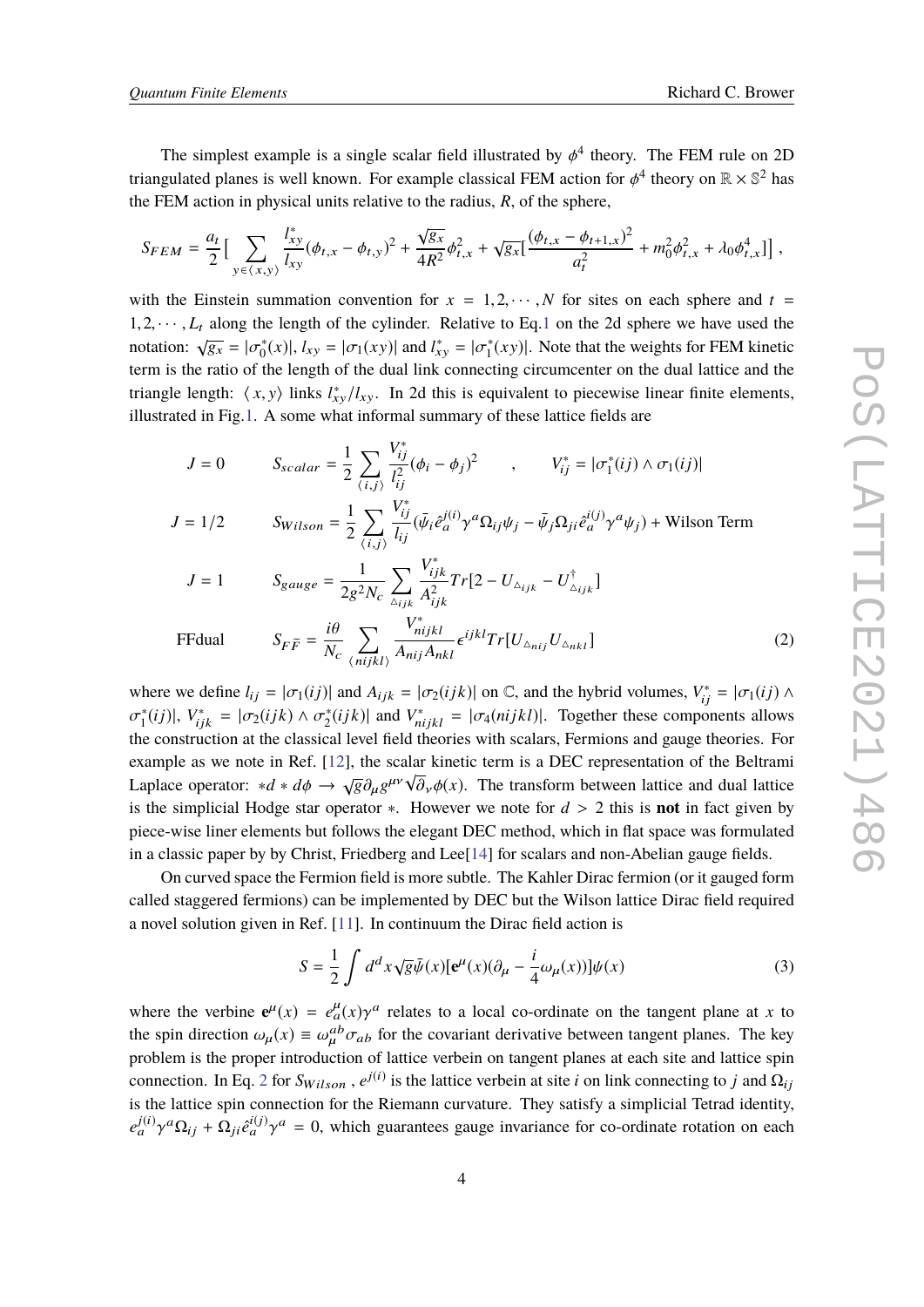tangent plane – perfect analogue of the Wilson Lattice gauge links  $U_{ij}$ . Indeed coupling to gauge links is accomplished by the substitution:  $\Omega_{ij} \to \Omega_{ij} U_{ij}$ . The addition of the Wilson term and the application this Wilson kernel to domain wall fermions is straight forward.

# **3.** Test Case of 3D  $\phi^4$  theory

Recently QFE has been applied [\[13\]](#page-6-10) to the 3D critical  $\phi^4$  CFT on  $\mathbb{R} \times \mathbb{S}^2$  and tested against accurate results form the conformal bootstrap [\[15\]](#page-7-1). One must add to the classical FEM action above in Eq[.2](#page-3-0) a counter term defined earlier in Ref. [\[12\]](#page-6-11) for the linear divergent one loop term and the logarithmically divergent two loop term.

<span id="page-4-0"></span>

**Figure 2:** On the left, the Binder cumulant tuning to the critical surface in mass  $\mu_0^2 = -m_0^2$  at fixed  $\lambda_0 = 0.1$ .<br>On the right, the Monte Carlo date from Bef. [12] for 2D 4<sup>4</sup> on  $\mathbb{R} \times \mathbb{S}^2$ . The plot shows On the right, the Monte Carlo data from Ref. [\[13\]](#page-6-10) for 3D  $\phi^4$  on  $\mathbb{R} \times \mathbb{S}^2$ . The plot shows the importance of including the Picci term to regidly converge to the continuum boststrep [15] value for  $\Lambda = 0.5181$  s including the Ricci term to rapidly converge to the continuum bootstrap [\[15\]](#page-7-1) value for  $\Delta_{\sigma} = 0.5181$  at zero lattice spacing  $(a = 0)$ .

Surprisingly it was discovered that rapid convergence to the continuum required the inclusion of the Ricci curvature term as illustrated in Fig. [2](#page-4-0) . While this term is technically irrelevant on the critical surface, it is very important for high precision convergence to the continuum value  $(\Delta_{\sigma} = 0.5181)$  given by the bootstrap [\[15\]](#page-7-1). Also as discussed in the presentation by Evan Owen [\[10\]](#page-6-8), we have varied the bare coupling and found that the counter terms may have significant non-perturbative corrections. While these corrections might be useful to improve the convergence to the continuum, we note that they are not required. The proper limit to the continuum field theory is to hold the dimensional renormalized coupling fixed:  $\lambda_R = O(\lambda_0/a)$  approaching the critical surface at  $m_R = O(m_0/a)$ . Consequently in the continuum limit,  $\lambda_0 \rightarrow 0$  and perturbative counter terms are sufficient.

## **4. Future direction and Challenges.**

While the basic premise of QFE lattice theory seems to be working, there is much more to do to verify this and develop methods for relativistic QFT and bulk  $\mathbb{A} dS^{d+1}$  to boundary  $\mathbb{R}\times\mathbb{S}^d$  CFTs for d  $=$  3 and 4. We are pursuing this step by step. Our next target is to introduce the simplicial geometry on  $\mathbb{S}^3$  to repeat the 3D Ising model on Riemann sphere [\[16\]](#page-7-2) and to study 4d gauge theories on  $\mathbb{R}\times\mathbb{S}^3$ .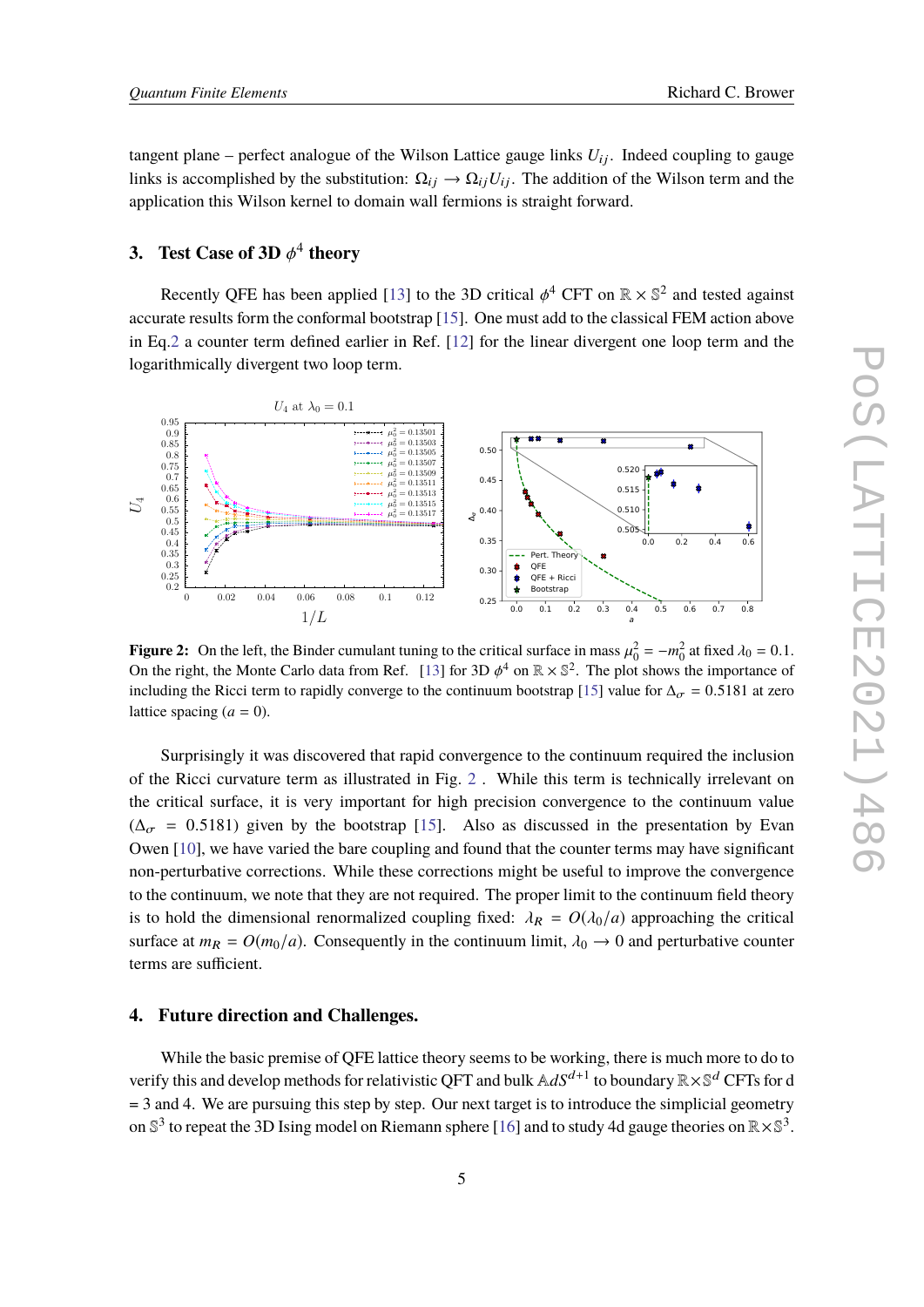There are two barriers to overcome to go to 4d. First the perturbative construction of counter terms, while likely feasible in principle, does require considerable analytical and computational effort, particularly when including fermions. Next, and equally challenging, is to construct sufficiently efficient parallel Monte Carlo codes. However, it should be noted that the design of simplicial lattices for QFE these applications has intentionally focused on highly regular tessellations of a few maximally symmetric manifolds that at the local level share the regularity found in hypercubic discretization of R d . For example as illustrated in Fig[.3](#page-5-0) for S 2 starting from the **icosahedron** the refinement data structure on the surface is embedded in square and cubic lattice respectively. A similar strategy is being pursued starting for S 3 refining the remarkably similar **hexacosichoron** composed of 600 hundred regular tetrahedrons the unit  $\mathbb{S}^3$ . Both have few domains (20 and 600 respectively) friendly to typical data parallel high performance lattice codes. continuum.

<span id="page-5-0"></span>

**Figure 3:** On the left, the Icosahedron is refine with 20 faces into a triangular graph allowing for simple data parallel domains in application to  $\mathbb{S}^2$  and  $\mathbb{R} \times \mathbb{S}^2$ . On the right, the construction of the metric for simplicial manifold of the sphere,  $\mathbb{S}^2$ , is given by projecting equilateral triangular refinements of an icosahedron onto the surface of a unit sphere.

In principle the full array of sophisticated multiscale solvers and Hybrid Monte Carlo (HMC) algorithms should sit in a higher level opaque software layer with little explicit reference to the new simplicial data structures of the base lattice. The hope is that this will enable the bulk of the data parallel software components of Exascale QCD to be re-factored for the QFE applications to 4D Gauge theories of interest to the BSM studies. Not an easy task but one that appears feasible.

# **5. Acknowledgements**

This work was supported by the U.S. Department of Energy (DOE) under Award No. DE-SC0019139 for E.K.O., Award No. DE-SC0015845 for R.C.B., and Award No. DE-SC0019061 for G.T.F. T.G.R. acknowledges support from an internal grant at Michigan State University. A.D.G. acknowledges support from SNSF Grant No. 200021\_175761. Computational resources for this project were provided by a USQCD allocation on the Fermilab Lattice QCD facility. E.K.O. acknowledges helpful discussions with Curtis Peterson.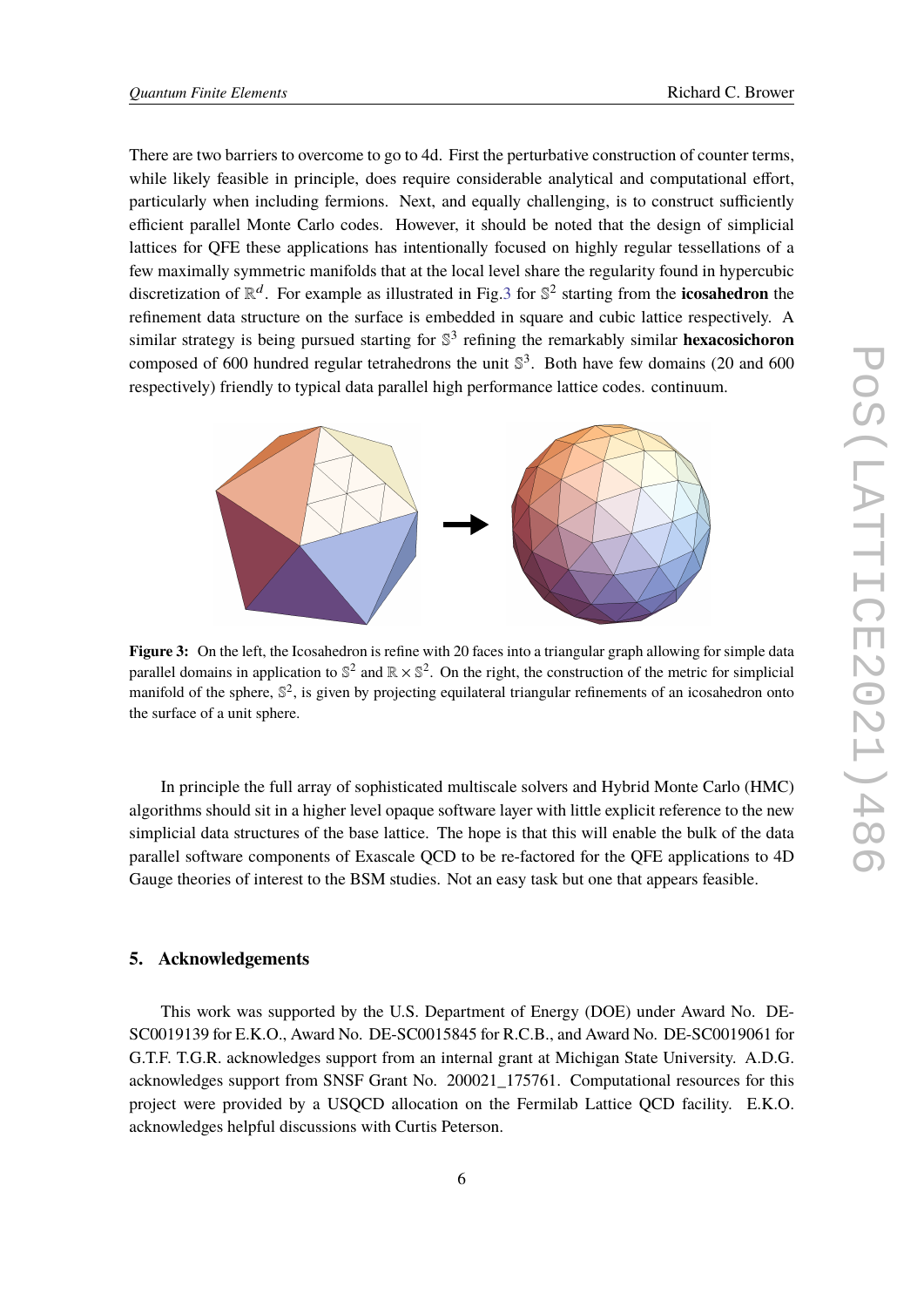#### **References**

- <span id="page-6-0"></span>[1] I. Jack, H. Osborn, Background field calculations in curved space-time. 1. General formalism and application to scalar fields, Nucl. Phys. B234 (1984) 331–364 (1984). [doi:10.1016/](https://doi.org/10.1016/0550-3213(84)90067-1) [0550-3213\(84\)90067-1](https://doi.org/10.1016/0550-3213(84)90067-1).
- [2] I. Jack, Background field calculations in curved space-time. II. Application to a pure gauge theory, Nucl. Phys. B234 (1984) 365–378 (1984). [doi:10.1016/0550-3213\(84\)90068-3](https://doi.org/10.1016/0550-3213(84)90068-3).
- <span id="page-6-1"></span>[3] M. Luscher, Dimensional Regularization in the Presence of Large Background Fields, Annals Phys. 142 (1982) 359 (1982). [doi:10.1016/0003-4916\(82\)90076-8](https://doi.org/10.1016/0003-4916(82)90076-8).
- <span id="page-6-2"></span>[4] S. S. Gubser, I. R. Klebanov, A Universal result on central charges in the presence of double trace deformations, Nucl. Phys. B 656 (2003) 23–36 (2003). [arXiv:hep-th/0212138](http://arxiv.org/abs/hep-th/0212138), [doi:10.1016/S0550-3213\(03\)00056-7](https://doi.org/10.1016/S0550-3213(03)00056-7).
- <span id="page-6-3"></span>[5] S. Rychkov, EPFL Lectures on Conformal Field Theory in D>= 3 Dimensions, SpringerBriefs in Physics, 2016 (1 2016). [arXiv:1601.05000](http://arxiv.org/abs/1601.05000), [doi:10.1007/978-3-319-43626-5](https://doi.org/10.1007/978-3-319-43626-5).
- <span id="page-6-4"></span>[6] F. A. Dolan, H. Osborn, Conformal partial waves and the operator product expansion, Nucl. Phys. B 678 (2004) 491–507 (2004). [arXiv:hep-th/0309180](http://arxiv.org/abs/hep-th/0309180), [doi:10.1016/j.](https://doi.org/10.1016/j.nuclphysb.2003.11.016) [nuclphysb.2003.11.016](https://doi.org/10.1016/j.nuclphysb.2003.11.016).
- <span id="page-6-5"></span>[7] R. C. Brower, C. V. Cogburn, A. L. Fitzpatrick, D. Howarth, C.-I. Tan, Lattice Setup for Quantum Field Theory in  $AdS<sub>2</sub>$  (12 2019).  $arXiv:1912.07606$ .
- <span id="page-6-6"></span>[8] C. V. Cogburn, R. Brower, E. Owen, Ads/cft correspondence for scalar field theory in lattice ads3, PoS, LATTICE2021 (2021).
- <span id="page-6-7"></span>[9] J. M. Maldacena, The Large N limit of superconformal field theories and supergravity, Int. J. Theor. Phys. 38 (1999) 1113–1133, [Adv. Theor. Math. Phys.2,231(1998)] (1999). [arXiv:](http://arxiv.org/abs/hep-th/9711200) [hep-th/9711200](http://arxiv.org/abs/hep-th/9711200), [doi:10.1023/A:1026654312961,10.4310/ATMP.1998.v2.n2.a1](https://doi.org/10.1023/A:1026654312961, 10.4310/ATMP.1998.v2.n2.a1).
- <span id="page-6-8"></span>[10] E. Owen, C. Berger, R. Brower, G. Fleming, A. D. Gasbarro, T. G. Raben, Quantum counterterms for lattice field theory on curved manifolds, PoS, LATTICE2021 (2021).
- <span id="page-6-9"></span>[11] R. C. Brower, E. S. Weinberg, G. T. Fleming, A. D. Gasbarro, T. G. Raben, C.-I. Tan, Lattice Dirac Fermions on a Simplicial Riemannian Manifold, Phys. Rev. D95 (11) (2017) 114510 (2017). [arXiv:1610.08587](http://arxiv.org/abs/1610.08587), [doi:10.1103/PhysRevD.95.114510](https://doi.org/10.1103/PhysRevD.95.114510).
- <span id="page-6-11"></span>[12] R. C. Brower, M. Cheng, E. S. Weinberg, G. T. Fleming, A. D. Gasbarro, T. G. Raben, C.-I. Tan, Lattice  $\phi^4$  field theory on Riemann manifolds: Numerical tests for the 2-d Ising<br>CET as  $\mathbb{S}^2$ , Plays Day DOS (1) (2018) 014502 (2018), ary is 1902, 08512, designed 1102 ( CFT on S 2 , Phys. Rev. D98 (1) (2018) 014502 (2018). [arXiv:1803.08512](http://arxiv.org/abs/1803.08512), [doi:10.1103/](https://doi.org/10.1103/PhysRevD.98.014502) [PhysRevD.98.014502](https://doi.org/10.1103/PhysRevD.98.014502).
- <span id="page-6-10"></span>[13] R. C. Brower, G. T. Fleming, A. D. Gasbarro, D. Howarth, T. G. Raben, C.-I. Tan, E. S. Weinberg, [Radial lattice quantization of 3d phi 4th field theory,](http://dx.doi.org/10.1103/PhysRevD.104.094502) Physical Review D 104 (9) (Nov 2021). [doi:10.1103/physrevd.104.094502](https://doi.org/10.1103/physrevd.104.094502). URL <http://dx.doi.org/10.1103/PhysRevD.104.094502>